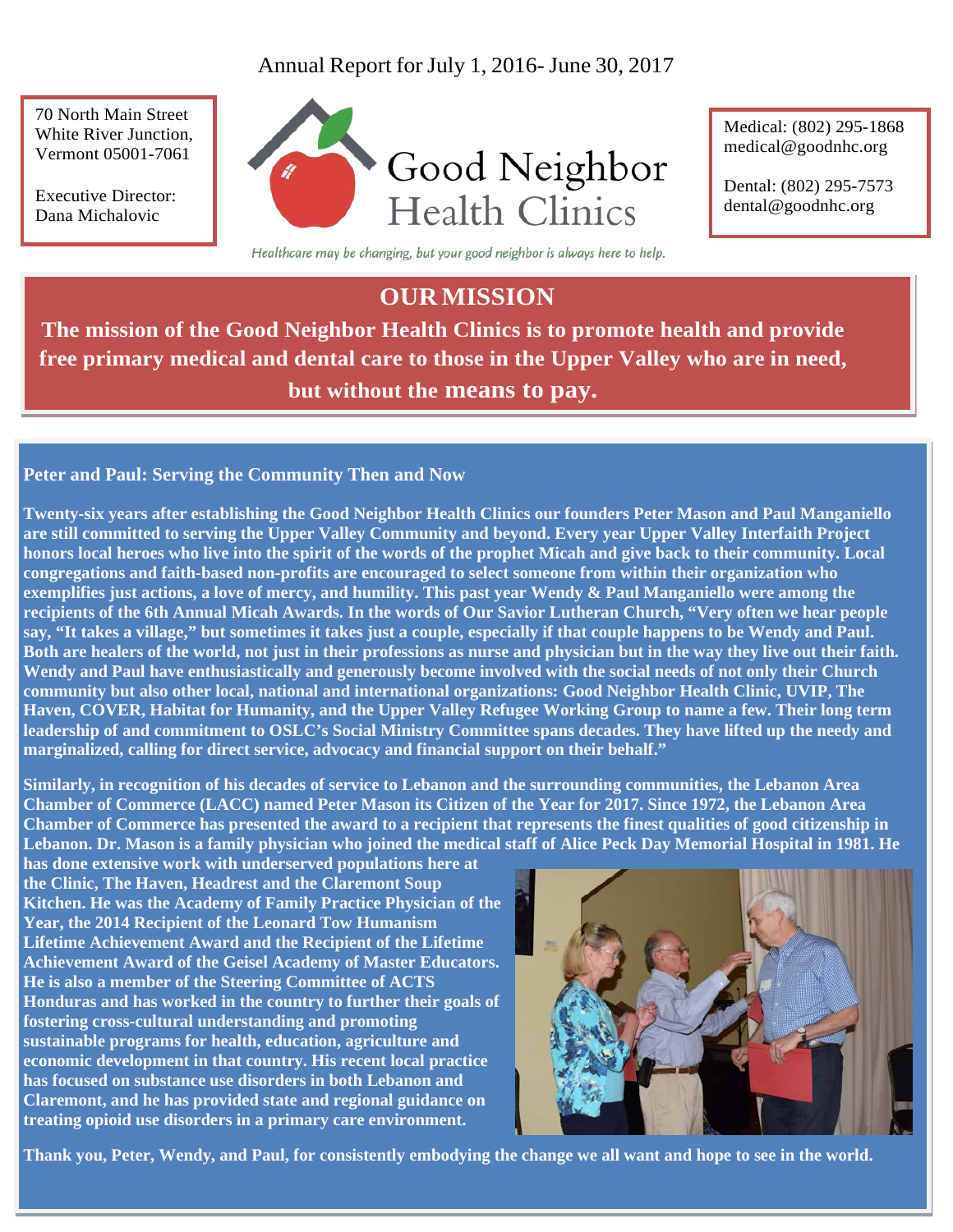**Board of Trustees 2017 Jason Aldous Chairman of the Board** 

**CraigWestling Vice Chairman of the Board** 

**Trina Tatro Secretary of the Board** 

**Liz Toppin Treasurer of the Board** 

**Jake Blum Laura Fineberg Jon Gilbert Fox Alex Hartov Donald Kollisch Christi McBain Ron Spaulding Irv Thomae Clair Briggs, Tuck Fellow**



Jason Aldous, Board Chair



Dana Michalovic, Executive **Director** 

Dear Friends,

We are pleased to bring you this year's Annual Report because it allows us to highlight some of the exciting changes and important work being done at the Clinics. The Good Neighbor Health Clinic and Red Logan Dental Clinic are thriving amid times of change in health care. We pride ourselves on a lean model of operation, with volunteer practitioners and supervised students providing care. Last year we provided over \$1,000,000 worth of dental and medical care with a budget of \$651,160. Clinic volunteers and students provide care to those who would otherwise go without and in the process they are building community.

As we celebrated our 25th anniversary, Clinic volunteers, past incorporators and board members shared reflections on their volunteer work. Over and over again, we heard that equally important as caring for those among us who are without access to medical and dental care, is a commitment for giving back to the community.

The free care provided at the Good Neighbor Health Clinic and Red Logan Dental Clinic is entirely due to local medical and dental professionals who volunteer. Our academic partnerships with Geisel/ Dartmouth School of Medicine and Tufts, Boston University and the University of New England dental schools continue to breathe vibrancy into the Clinics. Last year we hosted a record number of ten dental externs and provided dental care nearly full-time throughout the year. Truly, these academic partnerships allow providers to fulfill a dual mission of educating the next generation, as well as, demonstrating the importance of giving back to one's community.

Each day a dozen or more people who have urgent medical and dental needs visit the Clinics. Many come to us rather than the local emergency room. The folks we care for are often working adults who prioritize paying for rent, utilities and food over their health care. Perhaps you know a physician, dentist, or someone else who generously volunteers their time at the Clinics. Perhaps you know someone who has been a patient or you have referred someone to us for help. Or perhaps you can simply imagine what it feels like to have to choose to put your health needs last after housing, food, childcare and other basic necessitiesof life.

To quote Albert Schweitzer "the purpose of life is to serve, and to show compassion and the will to help others." Your support is key to improving the lives of Upper Valley neighbors as the Clinics provide quality medical and dental care. We hope our work inspires you and that you'll continue to partner with us in creating lasting change in this community.

Thank you for being a part of the Good Neighbor purpose,

an Aldres

Dana Alichalovic

Jason Aldous Dana Michalovic Board Chair Executive Director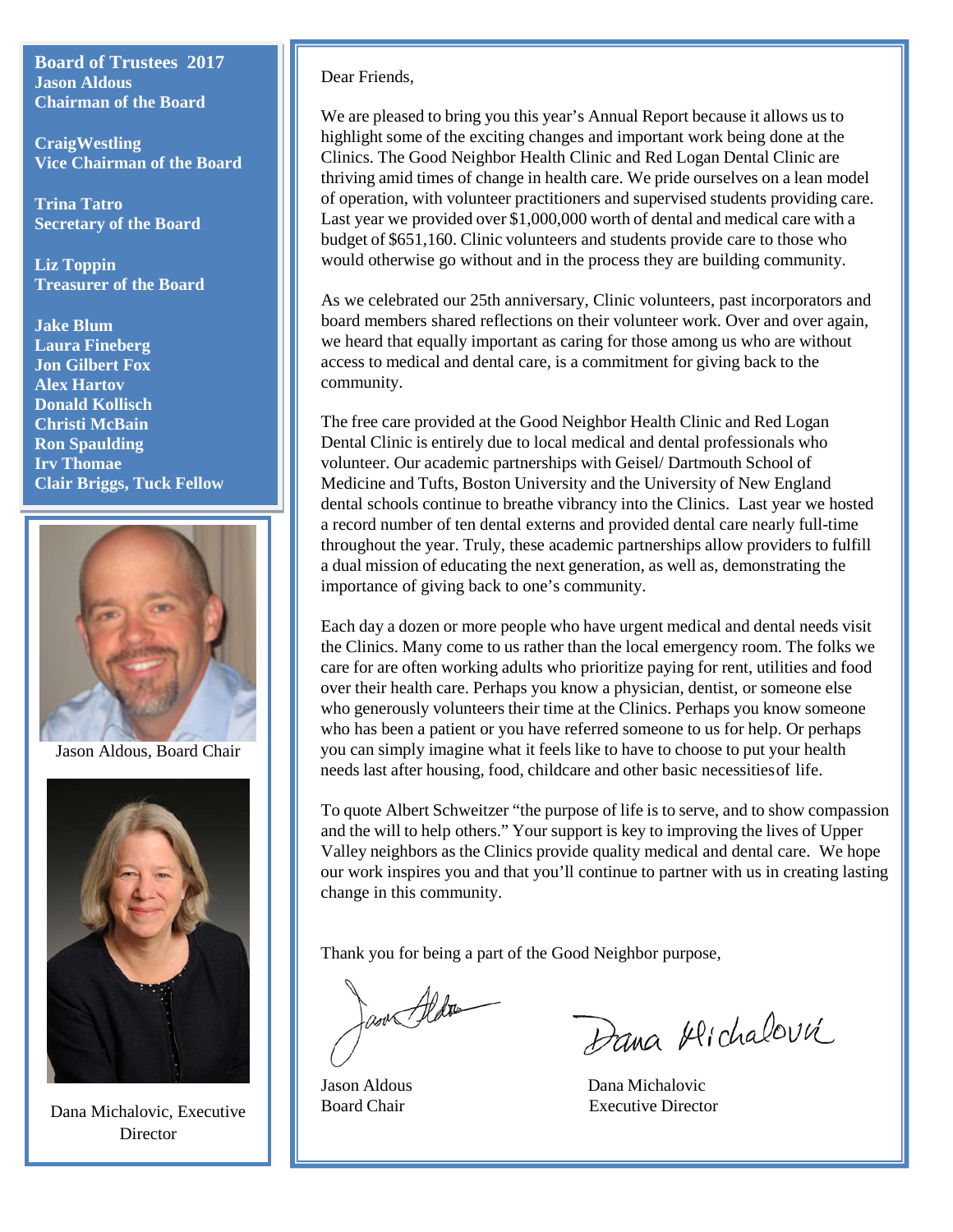

*Board of Trustees 2018 Top row from left to right:* Don Kollisch, Barbara Farnsworth, Craig Westling, Jeremy Eggleton, Jason Aldous, Alex Hartov, Ellen Gitomer, Jake Blum and Dana Michalovic. *Bottom row:* Christi McBain, Liz Toppin, Laura Fineberg, and Trina Tatro.

## A Volunteer's Perspective:

I have had the good fortune of volunteering at the Red Logan and was asked to write about my volunteer experience. This got me thinking of all the volunteering I have done in my life. I don't think of it as volunteering I think of it as giving. I started "giving" because as a student I did not have the financial means to donate anything but my time. Hence, it has become part of who I am.

Have you ever noticed that when you help someone it also helps you? I have been out of dental school almost 20 years, boy time flies. At the Red Logan Dental Clinic I have the privilege of mentoring students finishing up their dental education and getting ready to join the "real world". I became a dentist to help people, and one way of doing that includes helping fellow practitioners, who in turn help the community. After working on teeth for decades one can lose sight of the fact there is a person attached to that tooth. I hope this is a lesson I pass on to the students. The students on the other hand remind me how far I have come; I was once them, excited to help people and anxious to use my knowledge. Their energy is infectious and reminds me of why I chose this journey. I wish that I had a great mentor to guide me and teach me, as these students do. I feel I gain as much from them as they gain from me. I recently heard a quote from Toni Robbins that really hit home, "two things that really make you feel alive, growing and giving". So the next time you have an opportunity to "give", ask yourself what do you have to gain?

-Joyce Hottenstein

*In our patients' words:* **I cannot say enough how wonderful it is! The people are so nice and helpful and I get the care I so badly needed.**

**The top five diagnoses addressed in the medical clinic were psychosocial, cardiovascular, earnose-throat/ mouth/eye, musculoskeletal, and endocrine/metabolic (including diabetes).**

*In our patients' words:* **The clinic provides invaluable service. The staff and dentists are always friendly and I consistently get tremendous care and professional service.**

**217 appointments were related to a cardiovascular concern, possibly in addition to other medical needs, such as angina, arrhythmia, hypercholesterolemia, chest pain, and hypertension.** 



Red Logan Dental Clinic Volunteer: Joyce Hottenstein, DMD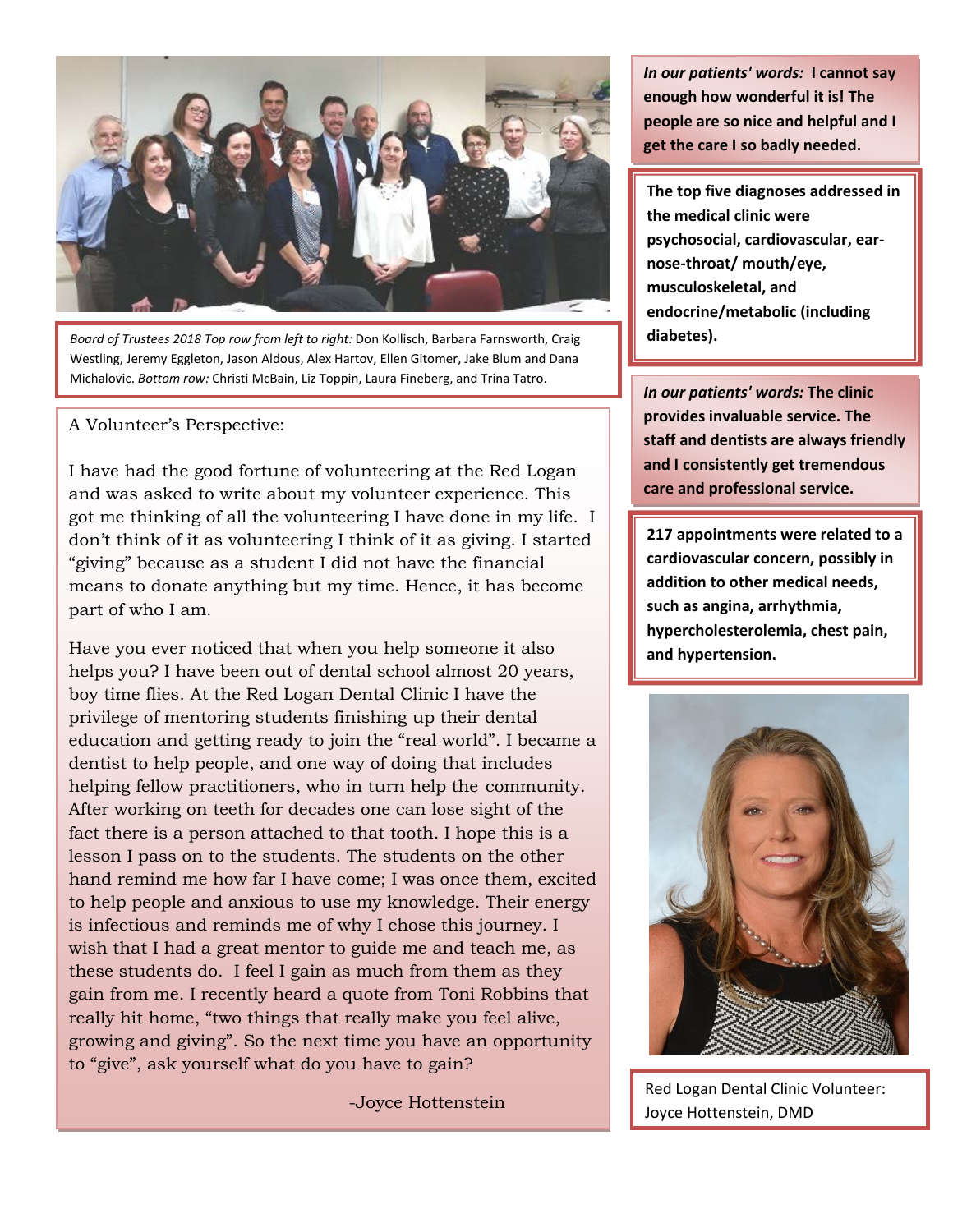## **We are so grateful for the support we receive from the faith-based community every year. Thank you!**

#### **2017 Faith-based Supporters:**

Beaver Meadow Union Chapel Canaan United Methodist Church Outreach Committee Community Lutheran Church Congregational Society Of Quechee First Baptist Church Of Lyme First Universalist Society Of Hartland Vermont Greater Hartford United Church Ladies Benevolent Society of the Hartland Congregational Church Meriden Congregational Church Methodist Church Of White River Junction Norwich Congregational Ministry Olivet Baptist Church Our Savior Lutheran Church and Campus Ministry St. Barnabas Episcopal Church St. James Episcopal Church St. Paul's Episcopal Church St. Thomas Episcopal Church Taftsville Chapel Mennonite Fellowship Unitarian Universalist Congregation Of The Upper Valley United Church of Thetford United Methodist Church Of Enfield United Methodist Women Lebanon Chapter West Lebanon Congregational Church Missions Committee Women's Fellowship of the West Lebanon Congregational Church

**2017 Faith-based Meal Providers:** St Paul's Episcopal Church Methodist Church of White River Junction Greater Hartford United Church Church of Christ at Dartmouth

*In our patients' words*: **This place and the people here are a godsend. I truly don't know what would happen to me without them. They are so supportive.**

Mental Health and Substance Misuse issues on the rise: 178 appointments out of 1,246 were related to a mental health concern, possibly in addition to other medical needs, such as alcohol dependence, anxiety, ADD, depression, drug abuse, PTSD, and stress.

*In our patients' words:* **These types of services are life changing for me and help keep me healthy and sober.**

# **SERVICES AT A GLANCE**

**From July 1, 2016 through June 30, 2017, the Clinics saw a total of 612 medical patients and 631 dental patients at our White River Junction clinic as well as four satellite locations. Patients hail from 38 towns and villages across New Hampshire and Vermont's Upper Valley Region.**

**Services Provided:**

- **Oral exams**
- **Cleanings**
- **X-rays**
- **Fillings**
- **Extractions**
- **Root canals and single crowns**
- **Full and partial dentures**
- **Diagnosis & treatment of acute and chronic health conditions**
- **Exams/Screening**
- **Women's health**
- **Referrals to medical specialists**
- **Medical case management**
- **Diabetes education and monthly diabetes clinics**
- **Regular weight and blood pressure checks**
- **Smoking cessation**
- **Vision screening**
- **Eyeglass Voucher Program**
- **Vaccinations**
- **Assistance with health club membership**
- **Asthma clinics and education**
- **Needy Meds prescription drug program**
- **Medication assistance through vouchers**
- **Trained counselor who assists with Medicaid, Medicare and Vermont Health Connect counseling and enrollment.**
- **Behavioral, substance abuse and psychiatric counseling are available on a limited basis.**
- **Specialists in psychiatry, adolescent development, pulmonology, gynecology, pharmacology, dermatology, rheumatology, endocrinology, gastroenterology, neurology and internal medicine also volunteer regularly.**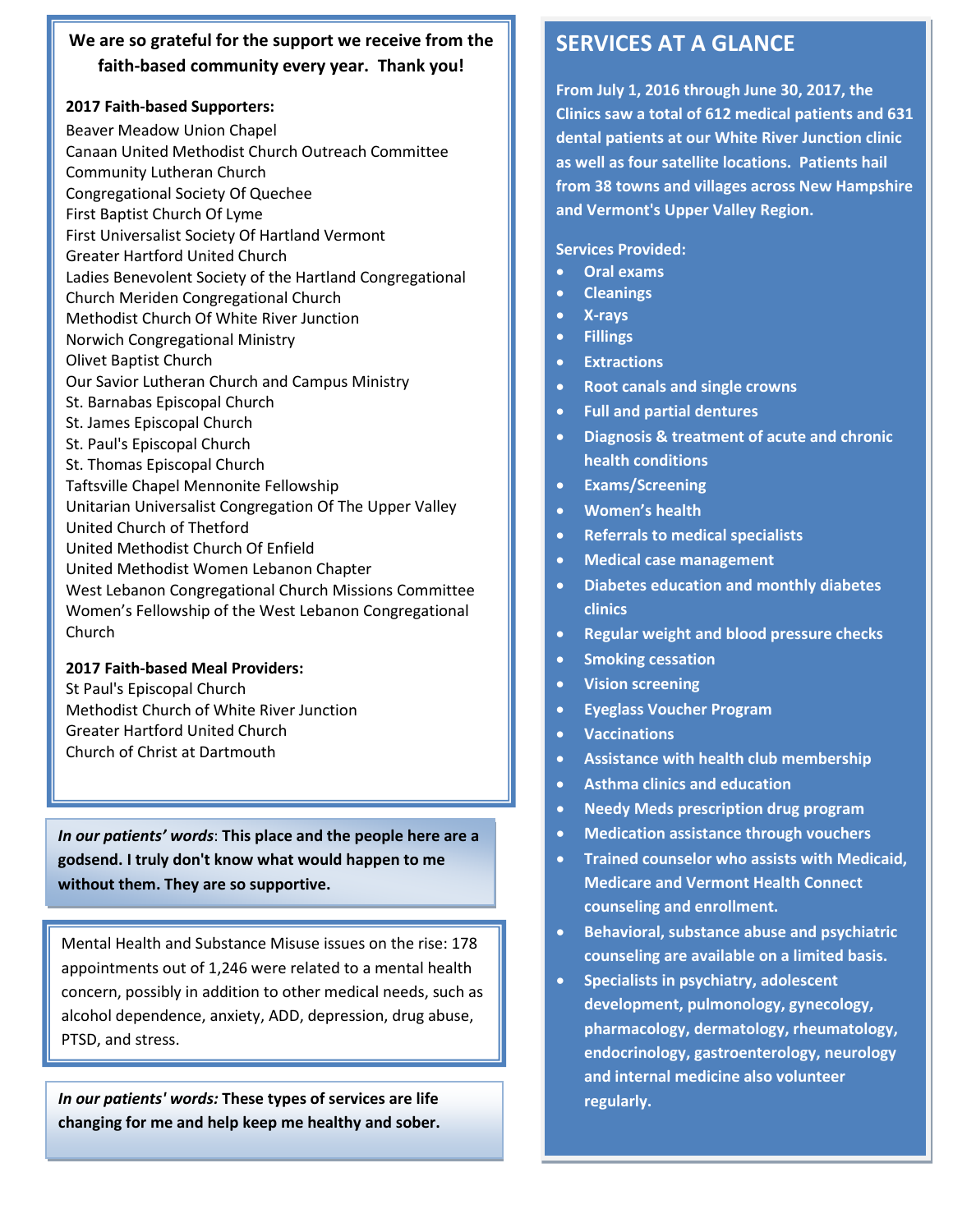## **OUR PATIENTS**

**With help from our generous supporters and volunteers, we were able to provide over \$1,000,000 worth of quality free dental and medical care.** 



#### **In Memoriam**

The Clinic operates only because of our wonderful volunteers and we are grateful that they choose The Good Neighbor Health and Red Logan Dental Clinics as their means to contribute to the Upper Valley community. Tammy Kitzmiller, a faithful community volunteer passed away suddenly on March 4, 2017 just days after providing front desk support for a medical clinic. Everyone who worked with Tammy benefited from her sunny personality. Paul and Wendy Manganiello, clinic co-founders, wrote "we cherished the times we worked with her at Good Neighbor. She so respected our patients and honored each one as an individual. She will be missed."



Tammy volunteered for the Norwich Fire District, Marion Cross School, Good Neighbor Health Clinics, Planned Parenthood, The Hartford Community Coalition, and she was a volunteer member of the WCA Manor Board of Directors. Many of Tammy's friends and family chose to honor her by supporting our work. We were touched by the contributions made by John Kitzmiller and Tammy's friends and family. The Clinics are grateful for those who think of helping others at a time of loss by recommending a gift in memory of a loved one and for those who direct gifts to the Clinics through estate planning. During the last year the families of Dr. Robert (Bob) Fairweather, past Board member, and Greg Veresan directed memorial gifts to the Clinics. Betsy Sylvester, remembered the agency through an estate gift. These gifts have made an impact on the ability of the Clinics to thrive and expand programs.

The Good Neighbor Health Clinics is currently building a long-term capital reserve that will provide a sustainable future for the Clinics and is pleased to [announce the launch](mailto:eula@goodnhc.org) of our Planned Giving Program. The Good Neighbor staff can work with you to meet your financial goals and maximize your philanthropic giving through sound and timely long-term gift planning. To explore options for planned giving and bequests, if you have any questions or if would like to learn more about how gift and estate planning can benefit you and Good Neighbor please contact our Development Director, Eula Lee Kozma, at (802) 295-1868 or eula@goodnhc.org.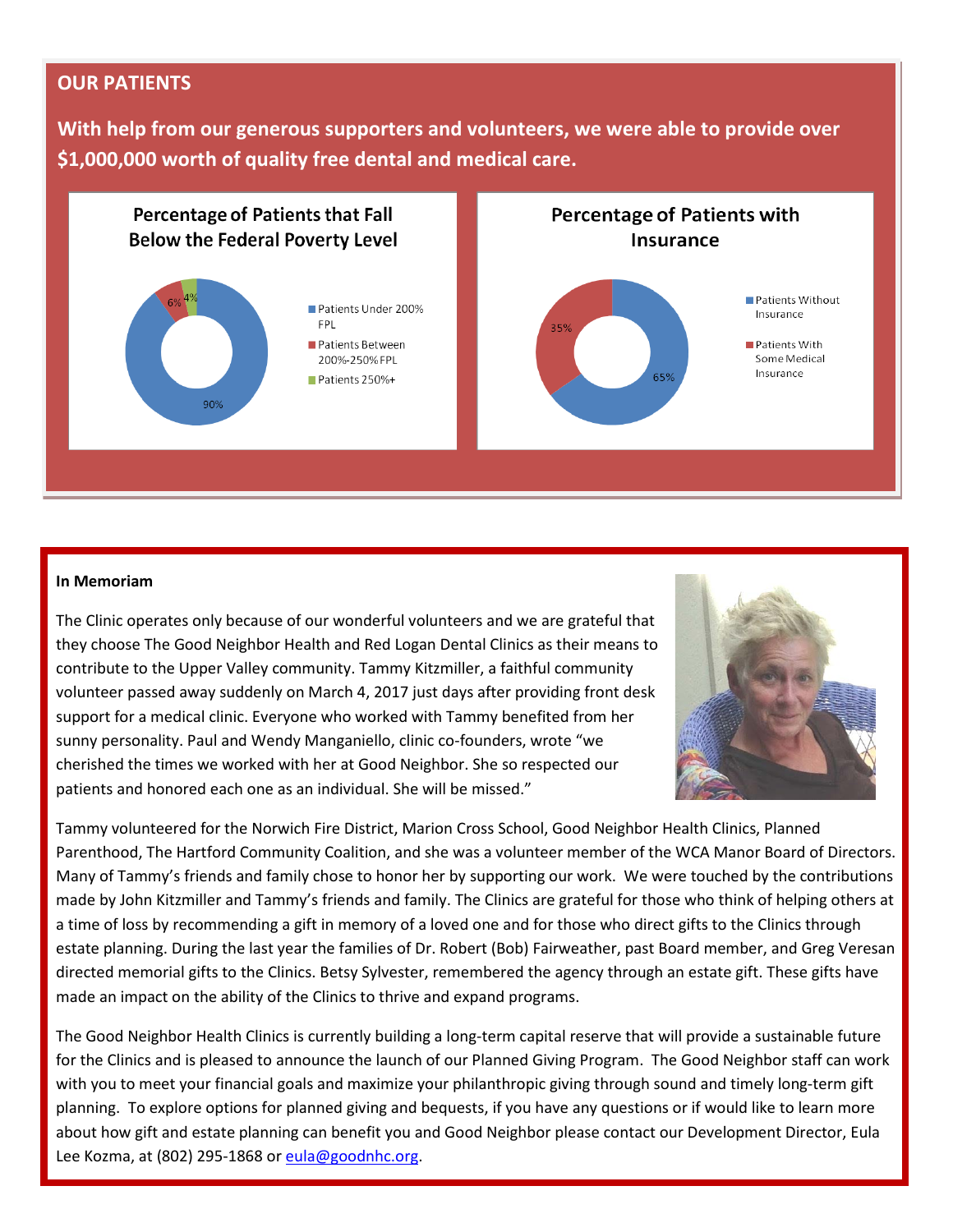

#### **A Smile Is Worth...**

Besides happiness, a person's smile is a reflection of many other things. A smile is a mark of confidence; it also depicts the health of the person. Ray was very candid about his past and has given us permission to share his story. In the summer of 2016, Ray came to Red Logan due to dental pain. He had landed in the Upper Valley without a home and looking for a fresh start. While he was receiving care at the Red Logan Dental Clinic, Ray was also being helped by other human service providers. In time Ray was able to secure new housing for himself, his girlfriend and their toddler. Although Ray was not yet 30, the supervising dentist and fourth

year dental extern from University of New England School of Dentistry determined that his teeth were not restorable and developed a plan to extract his remaining teeth and provide Ray with dentures. Over the next fourteen months, Ray returned monthly for oral surgery and was fitted for upper and lower dentures in October of 2017. The staff at the Clinic were rewarded with many thanks and a beaming smile as Ray left with his new teeth. He commented that he felt good about his appearance for the first time in years and would immediately begin to search for a better job. Clinic staff continues to see Ray about town and he's still smiling. His most recent comment was that finally he could eat all foods and that he was grateful for the free dental care provided by the Clinic. Clearly, Ray is traveling a path of recovery. The Red Logan Clinic is privileged to be able to help.



*In our patient's words:* **Everyone makes me feel comfortable and taken care of. My doctor is very personable and listens attentively.**

**Our patients learned about the medical and/or dental clinic most frequently from a family member or friend, or were referred by a medical professional (25% of patients, each).** 

*In our patient's words:* **People are friendly and do everything they can to include us in such an incredible busy schedule.**

#### **Thank you to all of the businesses and organizations that support our work!**

**Alice Peck Day Hospital Allan's Vending Allard's Furniture AmazonSmile American Legion Auxiliary Atlantic Motor Cars Aurum Dental Studio, Inc. Blood's Catering Bob's Service Center Catch Data Systems Central N.E. Dental Lab Chelsea Green Publishing Co. Cioffredi & Associates Claremont Savings Bank Foundation Clear Water Performance Group, LLC Dan & Whit's General Store Dartmouth Bookstore Dartmouth College Dartmouth Hitchcock Medical Center Datamann, Inc. Davis, Steadman, Ford & Mace, LLC Dustin Coates Eastern Mountain Sports Element By Westin Elite Cleaning Elks Lodge 2099 Enfield-Mascoma Lions Club Etna Ladies Aid Family Pharmacy, P.A. Fore-U Golf Center Four Seasons Sotheby's International Realty Game Set Mat Green Diamond Resource Company Grafton County Medical Society Granite United Way Hanover Consumer Cooperative Hanover Family Chiropractic**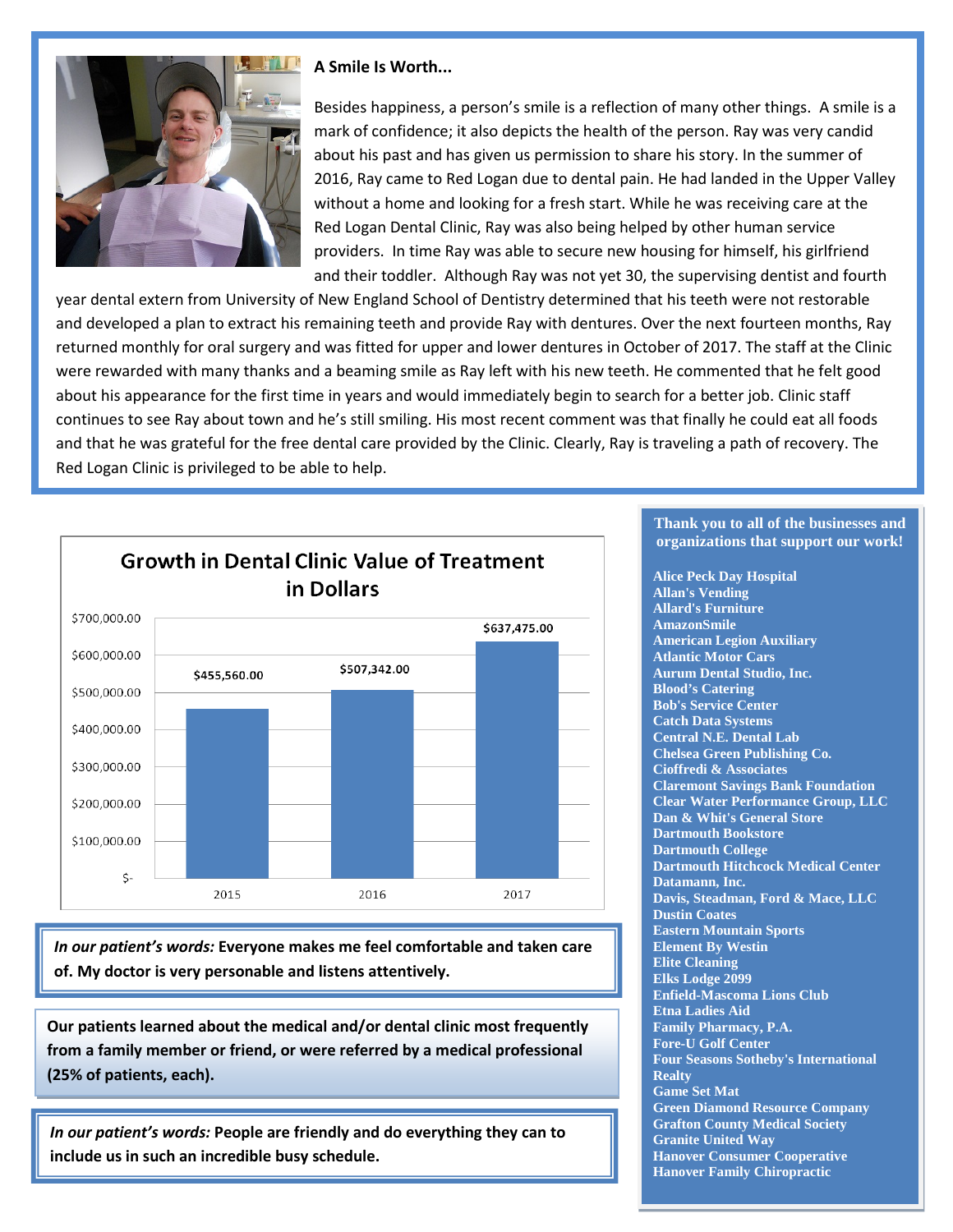### **THANK YOU TO OUR MANY VOLUNTEERS!**

**Providers & Practitioners:**  David Beaufait MD Steve Bensen MD Debra Birenbaum MD Clay Block MD Jinny Brack MD Lin Brown MD L. Campbell Levy MD Richard Clattenburg MD Tim Gardner MD Kay Hillinger MD Judy Hills MD Donald Lacey MD L. Campbell Levy MD Kelly Kieffer MD Donald Kollisch MD Paul Manganiello MD Peter Mason MD David Nierenberg MD Ann Raynolds PsyD Laurie Reed MD John Sanders MD Kristi Saunders MD Deborah Scott MD Adam Sorscher MD Thomas Terry MD Vijay Thadani MD Susan Tucker MD Jack Turco MD

Jill Lloyd NP Mary Young NP Heather Wittmann PA Jeff Katchen PA

Ana Maria Dumitru MD-PhD Chris Rees MD-PhD Damian Almiron MD-PhD Laurie Delatour MD-PhD Yike Jiang MD-PhD

Ellen Gnaedinger NP student

Brenda Haynes RN Brenda Moore RN Chuck Surat RN Lonnie Larrow RN Meg Matz RN Susan Boles RN

Abigail Alexander GSM Angela Lee GSM Anna Fretz GSM Annie Cravero GSM Ashley Dunkle GSM Brianna Byers GSM Cameron Yi GSM Caroline Dodge GSM Catherine Gordon GSM Chelsea Manning GSM Cynthia Chan GSM

Dan Forsman GSM Dave Praharaj GSM David Lakomy GSM David Leander GSM Deirdre Caffrey GSM Dora Huang GSM Elizabeth Hoffman GSM Emily Dollar GSM Emily Johnson GSM Emlyn Diakow GSM Eric Ndikumana GSM Frank Zhang GSM Georgia Griffin GSM Grace Sollender GSM Greg Corwin GSM Haley Moulton GSM Isabelle Magro GSM Jenny Cui GSM Joelle Jung GSM Julia Berkowitz GSM Kara Abarcar GSM Kathy Cazares GSM Katie Kozacka GSM Kayla Hatchell GSM Kristen Delwiche GSM Kyle Jones GSM Kyra Bonasia GSM Margaret Grinnell GSM Michelle Scheurich GSM Olivia Sacks GSM Petar Golijanin GSM Preston Luong GSM Priscella Chan GSM Sarah Rosenstein GSM Sierra Starr GSM Silas Wong GSM Sima Sadeghinejad GSM Swathi Krishnan GSM Thomas Kuczmarski GSM Victoria Charoonratana GSM

Robert Alveranga, Dentist Brooke Blicher, Dentist Craig Cohen, Dentist Bryant Denk, Dentist John Holbach, Dentist Joyce Hottenstein, Dentist Donald Kalfus, Dentist Toby Kravitz, Dentist Rebekah Lucier, Dentist Elaine Neal, Dentist Patrick Noble, Dentist James Predmore, Dentist Keith Rogerson, Dentist Richard Rothstein, Dentist Thomas Schell, Dentist Michael Shafer, Dentist Ron Spaulding, Dentist Meggan Wehmayer, Dentist Ken Yelland, Dentist Richard Yoshikawa, Dentist Lindsay Cate, Dental Hygienist Sara Romano, Dental Hygienist Debra Simonds, Dental Hygienist

#### **Committee Members:**

Matthew Garcia James Gold Carola Lea Sarah Meters Ellyn Ercolano-Russo Jody Schubert Beverly Widget

#### **Administrative and Special Project Volunteers:**  Carol Bean

Gail Broughton Teresa Carter Shawn Cooper GSM Jared Fortier Barbara Henzel Eric Jayne Tammy Kitzmiller Nick Krembs Barbara Krinitz Sheria Kwok Ellen Lynch Jeanne Mallary Patrick Maher Greg McDonohugh GSM Georgia Michalovic Katie Michalovic Joan Nierenberg Lois Roland Mary Sayward Barbara Smith Patrick Smith Lynn Sudlow Trina Tatro Cynthia Tebbetts Kellen Van Nostrand Ashley Zurawel

#### **Supporting Businesses & Organizations Continued:**  Hanover Haircutters

Hanover Rotary Club Hanover Veterinary Clinic Haynes and Garthwaite Architects Hypertherm, Inc. ImmuNext, Inc. J & B Plumbing & Heating, LLC Jewel Of India K-B Ventures Inc. Killdeer Farm Kimball Union Academy King Arthur Flour Company Kinney Pike Insurance Lake Morey Country Club Lake Sunapee Bank

Lampscapes Lantham House Tavern Lebanon Riverside Rotary Lebanon Sewing & Vacuum **Center** Lebanon Women's Club Ledyard National Bank Long River Gallery and Gifts Loewen Window Center Main Street Kitchens Main Street Museum Mascoma Savings Bank Foundation Montshire Endodontics Morano Gelato Newport Senior Center Northeast Delta Dental Foundation Northmac Inc. Norwich Book Store Norwich Lions Club Nugget Theaters Peyton Place Restaurant Pine Restaurant - Hanover Inn Pomfret Ladies Circle Positive Tracks Post Store Revolution Richard Electric River Valley Club Rotary Club Of White River **Junction** Scavenger Gallery Schellnoble Dentistry Seven Barrel Brewery Sewn In Vermont Shyrl's Diner Stave Puzzles Stella's Restaurant Summit Wealth Group, LLC Symphony New Hampshire **Symquest** Tatunka Tatoo The Dental Office Of Drs. Klampert & Schramm The Loch Lyme Lodge The Lyme Inn The Quechee Club Those Guys Of Lyme Timken Foundation Tuk Tuk Thai Cuisine Upper Valley Endodontics Upper Valley Oral Surgery Veracka's Auto Service White River Family Eyecare White River Lions Club Woodhaven Condominium Association Woodstock Rotary Club